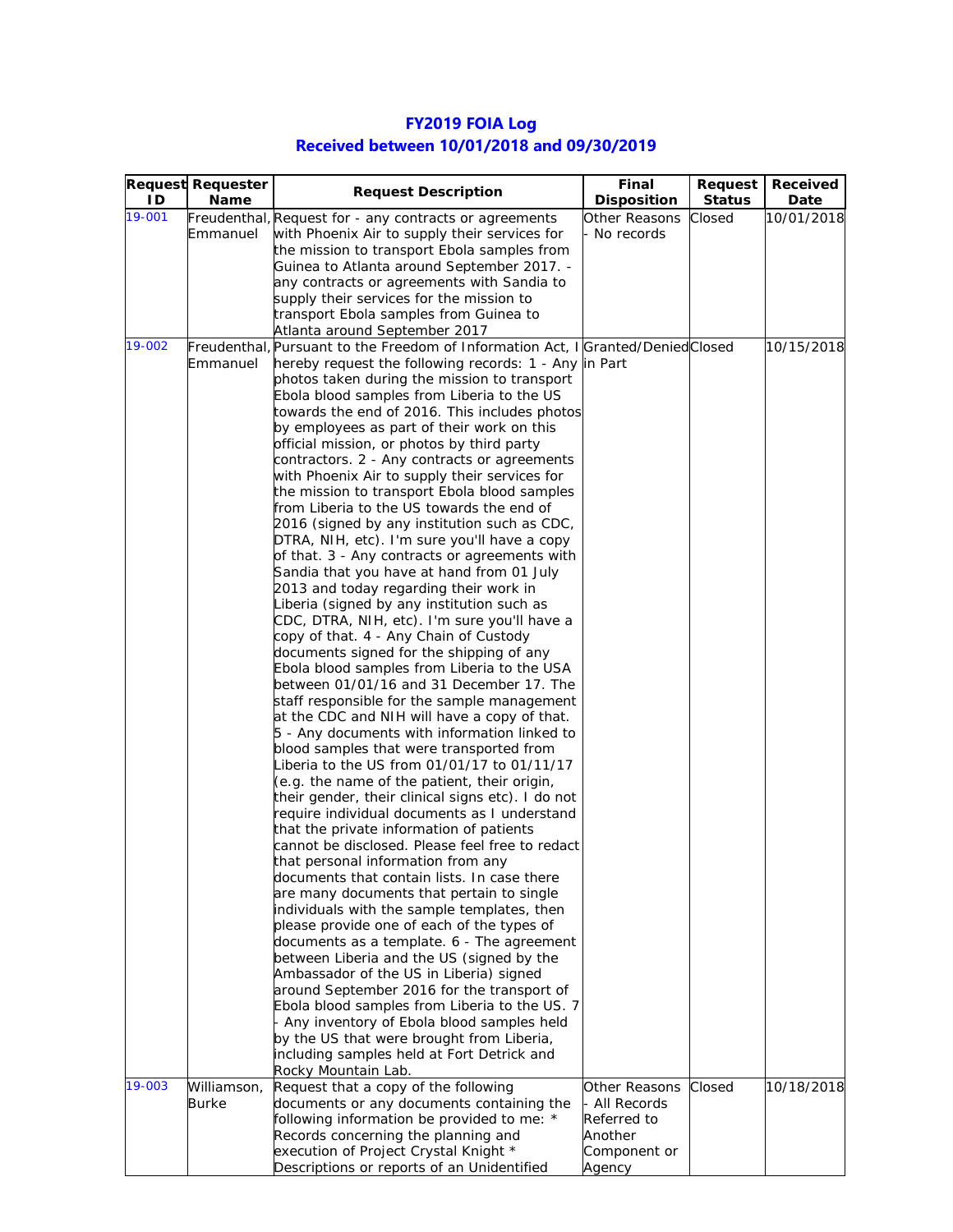|        |             | Flying Object crash site near Roswell, New            |                      |           |            |
|--------|-------------|-------------------------------------------------------|----------------------|-----------|------------|
|        |             | Mexico in either 1947 and/or 1948 *                   |                      |           |            |
|        |             | Inventory logs detailing materials and/or             |                      |           |            |
|        |             | surviving crew members recovered from any             |                      |           |            |
|        |             | Unidentified Flying Object crash site near            |                      |           |            |
|        |             | Roswell, New Mexico in either 1947 and/or             |                      |           |            |
|        |             |                                                       |                      |           |            |
|        |             | 1948 * Any records of recovered Unidentified          |                      |           |            |
|        |             | Flying Object crew member crash survivors             |                      |           |            |
|        |             | subsequent to 1947 * All records related to           |                      |           |            |
|        |             | the management of Project Crystal Knight *            |                      |           |            |
|        |             | Any information - to include documents,               |                      |           |            |
|        |             | electronic mail messages, meeting minutes,            |                      |           |            |
|        |             | and/or telephone conversation recordings              |                      |           |            |
|        |             | about any program that conducted an                   |                      |           |            |
|        |             | exchange of ambassadors between Earth and             |                      |           |            |
|        |             | other planets * Any records containing                |                      |           |            |
|        |             | details, planning information, and/or mission         |                      |           |            |
|        |             | logs to include communication logs from any           |                      |           |            |
|        |             | attempts - successful or not - to make an             |                      |           |            |
|        |             | interplanetary exchange of personnel                  |                      |           |            |
|        |             | occurring in 1964 and/or 1965                         |                      |           |            |
| 19-004 |             | Best, Emma Referral from NARA NGC-2018-000333:        | Granted/DeniedClosed |           | 10/18/2018 |
|        |             | Request for copies of all SF-311 forms                | in Part              |           |            |
|        |             |                                                       |                      |           |            |
|        |             | submitted to NARA from all agencies for all           |                      |           |            |
|        |             | available years. Referral from NARA NGC-              |                      |           |            |
|        |             | 2018-000663: Request for copies of all                |                      |           |            |
|        |             | drafter, submitted or received SF-311 forms,          |                      |           |            |
|        |             | (https://www.archives.gov/files/isoo/security-        |                      |           |            |
|        |             | forms/sf311.pdf) produced in the years prior          |                      |           |            |
|        |             | to the receipt of this FOIA request.                  |                      |           |            |
| 19-005 |             | Battle, JoyceAll records including mission, scope and |                      | Perfected | 10/23/2018 |
|        |             | objectives statements; memos; and lessons             |                      |           |            |
|        |             | learned reports from 01 February 2003                 |                      |           |            |
|        |             | through 31 December 2004 concerning the               |                      |           |            |
|        |             | U.S. Army Nuclear and Chemical Agency's               |                      |           |            |
|        |             | participation in searching for, disabling, and        |                      |           |            |
|        |             | disposing of WMD-related material in Iraq,            |                      |           |            |
|        |             | including assistance provided to the Defense          |                      |           |            |
|        |             | Threat Reduction Agency and the Task Force            |                      |           |            |
|        |             |                                                       |                      |           |            |
|        |             | Disablement and Elimination (TF D/E). (Date           |                      |           |            |
|        |             | Range for Record Search: From 2/1/2003 To             |                      |           |            |
|        |             | 12/31/2004)                                           |                      |           |            |
| 19-006 | Todd, Jake  | am requesting DTRA email records, which               | Other Reasons        | Closed    | 11/30/2018 |
|        |             | match my search criteria: The email threads'          | - No records         |           |            |
|        |             | sent or received date range, for this search, is      |                      |           |            |
|        |             | July 1st, 2018 to July 31st, 2018. The email          |                      |           |            |
|        |             | accounts to search through several employee           |                      |           |            |
|        |             | at DTRA. The keywords criteria for this               |                      |           |            |
|        |             | search, through the above personnel email             |                      |           |            |
|        |             | accounts, are specified as matching any of            |                      |           |            |
|        |             | the following keywords. Keywords are Not to           |                      |           |            |
|        |             | be case-sensitive. DynCorp. (Date Range for           |                      |           |            |
|        |             | Record Search: From 7/1/2018 To                       |                      |           |            |
|        |             | 7/14/2018)                                            |                      |           |            |
| 19-007 | Collins,    | Requested IG investigation                            | Other Reasons        | Closed    | 11/28/2018 |
|        |             |                                                       |                      |           |            |
|        | Lawrence    |                                                       | - Request            |           |            |
| 19-008 |             |                                                       | withdrawn            |           |            |
|        | Ali, Yaseen | After June 2015 progressively in a series of          | Other Reasons        | Closed    | 11/27/2018 |
|        |             | complaints till November 2018. In addition,           | - No records         |           |            |
|        |             | from July 2011 to June 2015 occasionally. In          |                      |           |            |
|        |             | relation to any complaint in the interest of          |                      |           |            |
|        |             | public safety both domestically and                   |                      |           |            |
|        |             | internationally during Mr. Barack Hussein             |                      |           |            |
|        |             | Obama's Presidency 2009 - 2017.                       |                      |           |            |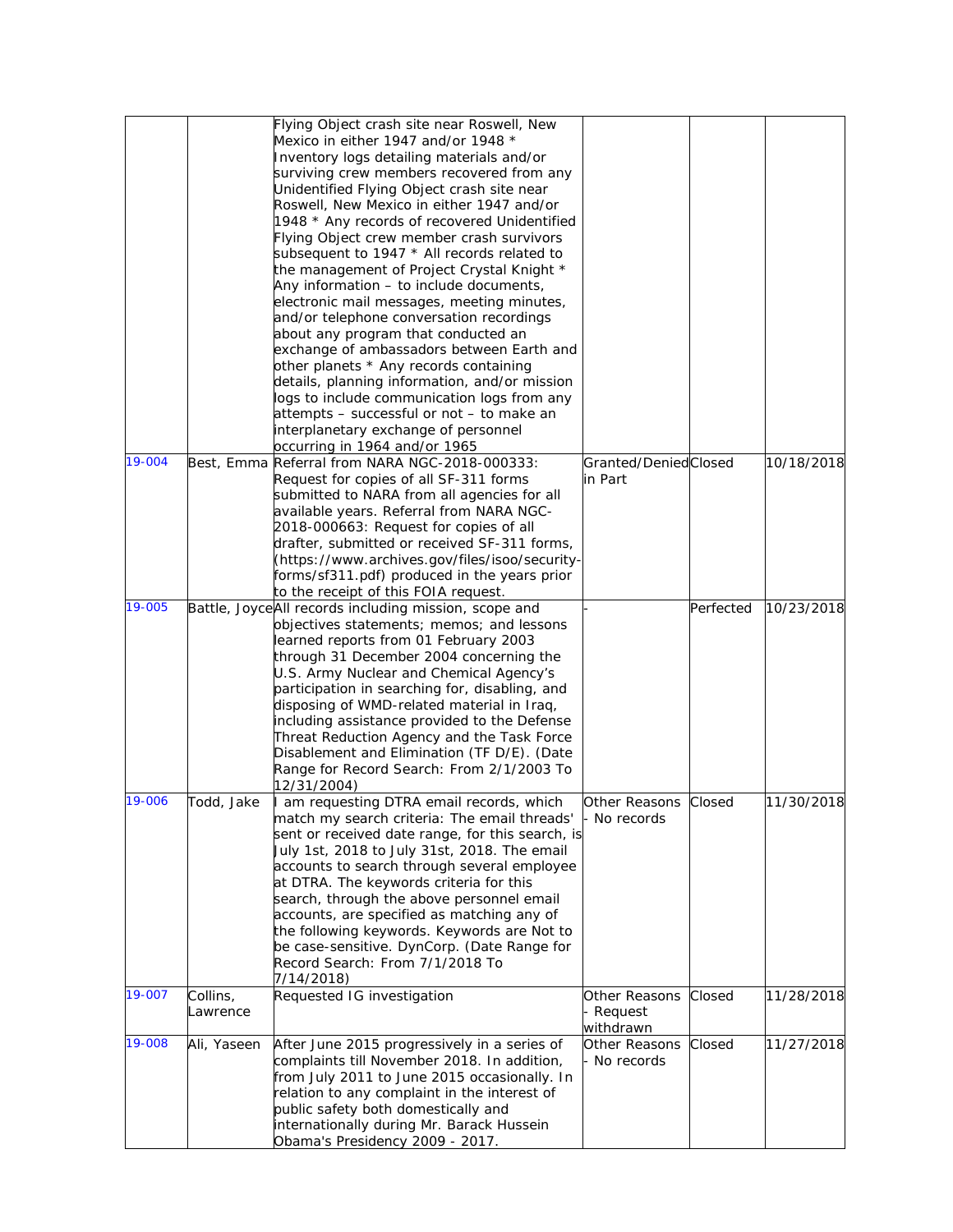| 19-009 | Collins,<br>_awrence | Requested IG investigation                                                                                                                                                                                                                                                                                                                                                                                                                                                                                                                                                                                                                                                                                                                                                                                                                      | Denied in Full                  | Closed                    | 11/28/2018          |
|--------|----------------------|-------------------------------------------------------------------------------------------------------------------------------------------------------------------------------------------------------------------------------------------------------------------------------------------------------------------------------------------------------------------------------------------------------------------------------------------------------------------------------------------------------------------------------------------------------------------------------------------------------------------------------------------------------------------------------------------------------------------------------------------------------------------------------------------------------------------------------------------------|---------------------------------|---------------------------|---------------------|
| 19-010 | Landino,             | Sanitized or declassed versions of DVDs                                                                                                                                                                                                                                                                                                                                                                                                                                                                                                                                                                                                                                                                                                                                                                                                         |                                 | Perfected                 | 10/24/2018          |
|        | Jerome               | relating to Operation Teapot, Apple II Shot:<br>high speed motion pictures of drag target<br>interactions of targets as well as refraction of<br>shock waves on refraction targets.                                                                                                                                                                                                                                                                                                                                                                                                                                                                                                                                                                                                                                                             |                                 |                           |                     |
| 19-011 | Lee, Ronald          | Copy of the IMACC model pertaining to a fire<br>that occurred at Lithium Innovations in the<br>1300 block of Campbell Street, Toledo, OH on<br>March 2-3, 2017.                                                                                                                                                                                                                                                                                                                                                                                                                                                                                                                                                                                                                                                                                 | Granted/DeniedClosed<br>in Part |                           | 10/23/2018          |
| 19-012 | Lepre,<br>George     | Copy of any documents that prove Army<br>individual actually participated in the atomic<br>tests.                                                                                                                                                                                                                                                                                                                                                                                                                                                                                                                                                                                                                                                                                                                                               | Other Reasons<br>No records     | Closed                    | 11/28/2018          |
| 19-013 | Borgerson,<br>Mark   | 1) Records from the DNA-sponsored projects<br>to observer French Nuclear Tests during the<br>periods of May to September 1972 and May<br>to September 1973. 2) Records indicating<br>exposure of the USNS Wheeling to ionizing<br>radiation (fallout) during the projects.                                                                                                                                                                                                                                                                                                                                                                                                                                                                                                                                                                      | Other Reasons<br>Mo records     | Closed                    | 12/04/2018          |
| 19-014 | Keys, Clay           | A copy of Civil Defense Nuclear Weapons<br>Effects Project conducted at the Nevada Test<br>Site 1951-1958, Barbara William, DTRA.<br>DTRA-IR-10-5T, May 2011.                                                                                                                                                                                                                                                                                                                                                                                                                                                                                                                                                                                                                                                                                   |                                 | Perfected                 | 12/05/2018          |
| 19-015 | Keys, Clay           | 1. Request for copies of FOIA log for FY 1-1-<br>2017 to 10-31-2018. 2. A list of closed<br>investigations by the Inspector General that<br>involve DTRA from 2014 to 2016                                                                                                                                                                                                                                                                                                                                                                                                                                                                                                                                                                                                                                                                      |                                 | Perfected                 | 12/05/2018          |
| 19-016 | Warrick,<br>Joby     | Request for all documents and reports related<br>to DTRA's role (and where there is a shared<br>responsibility, that of other DoD and<br>interagency organizations) in activities,<br>processes, and procedures related to the<br>collection, transportation, and destruction of<br>Syria's chemical weapons stockpile, during<br>the period from October 1, 2012 to October<br>1, 2014. Please include in this response any<br>meeting agendas, records and emails<br>pertaining to M/V Cape Ray mission, the Syria<br>Chemical Weapons Senior Integration Group<br>(SIG), the Field Deployable Hydrolysis<br>System (FDHS) and the Syria WMD<br>Operational Response and Dismantlement<br>(SWORD) team, as well as all materials<br>provided to Washington Times correspondent<br>Rowan Scarborough in response to a similar<br>FOIA request. |                                 | Perfected                 | 12/06/2018          |
| 19-017 | Pfeiffer,<br>Martin  | Request for copies of the document cited as<br>"Electronic Declassified NWIM Tour<br>Slideshow" on pages 7, 8, 11, and 13 of the<br>following document: Defense Threat<br>Reduction Agency (2012) "Unclassified Tour<br>of the Nuclear Weapons Instructional<br>Museum" which was provided to me by DTRA<br>on November 30, 2018 in response to FOIA<br>Case number 18-079.                                                                                                                                                                                                                                                                                                                                                                                                                                                                     | Granted in Full                 | Closed                    | 12/06/2018          |
| 19-018 | Burke,<br>Matthew    | Requesting records from the Defense Nuclear<br>Agency that pertain to the seizure and<br>recovery of the SS Mayaguez in 1975                                                                                                                                                                                                                                                                                                                                                                                                                                                                                                                                                                                                                                                                                                                    |                                 | Perfected                 | 12/10/2018          |
| 19-019 | John                 | Cofrancesco, Self-assessment reports.                                                                                                                                                                                                                                                                                                                                                                                                                                                                                                                                                                                                                                                                                                                                                                                                           | Granted/DeniedClosed<br>in Part |                           | 12/17/2018          |
| 19-020 |                      | Sonne, Paul Records of expenditures for all travel outside<br>Washington, DC, by Defense Threat<br>Reduction Agency Director Vayl Oxford,<br>including records of any government and                                                                                                                                                                                                                                                                                                                                                                                                                                                                                                                                                                                                                                                            |                                 | Added to<br>Review<br>Log | Documents01/08/2019 |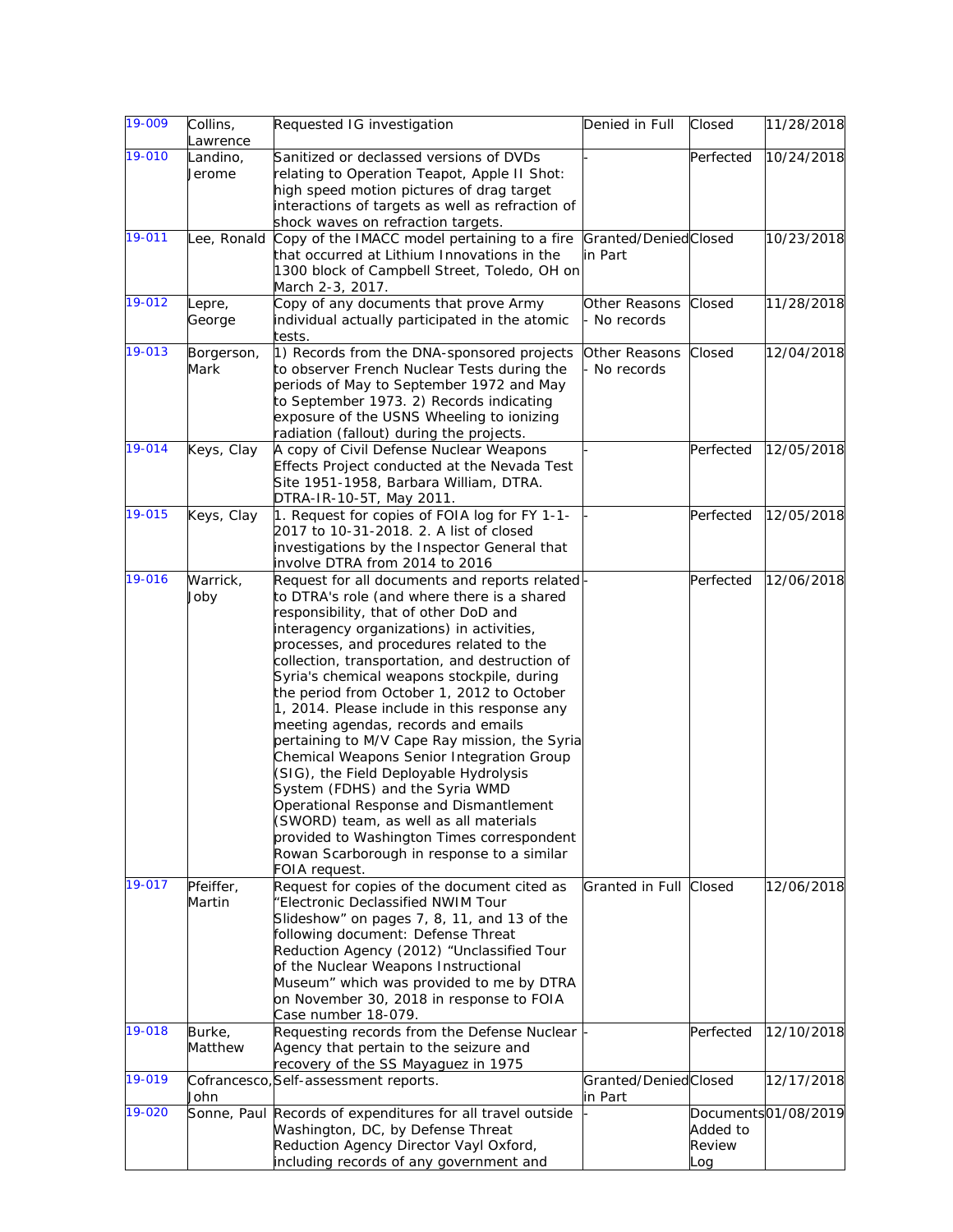|        |                  | military aircraft use by the director, and the                                            |                             |           |            |
|--------|------------------|-------------------------------------------------------------------------------------------|-----------------------------|-----------|------------|
|        |                  | destinations and purpose of each trip. Please<br>include all records from the date of the |                             |           |            |
|        |                  | director's appointment, on May 22, 2017,                                                  |                             |           |            |
|        |                  | through January 7, 2019. (Date Range for                                                  |                             |           |            |
|        |                  | Record Search: From 5/22/2017 To                                                          |                             |           |            |
| 19-021 | Santos,          | 1/7/2019)<br>Request a copy of the following documents                                    |                             | Perfected | 01/08/2019 |
|        | Rose             | identified to HDTRA114D0016: copy of the                                                  |                             |           |            |
|        |                  | incumbent contract, SOW/PWS, source                                                       |                             |           |            |
|        |                  | selection documentation                                                                   |                             |           |            |
| 19-022 | Pillar,          | Documents about research involving human                                                  | <b>Other Reasons</b>        | Closed    | 01/10/2019 |
|        | Charles          | subjects that is classified in whole or in part,                                          | · No records                |           |            |
|        |                  | funded and/or conducted by your department                                                |                             |           |            |
|        |                  | or by any department contractor or grantee,                                               |                             |           |            |
| 19-023 | Pfeiffer,        | from Jan. 1, 2014 through Dec. 31, 2018.<br>Any and all reports and planning documents    |                             | Perfected | 01/09/2019 |
|        | Martin           | discussing efforts to assess or model the                                                 |                             |           |            |
|        |                  | climate impacts of nuclear war and the results                                            |                             |           |            |
|        |                  | and findings of any such efforts. You may                                                 |                             |           |            |
|        |                  | restrict your search to the time period                                                   |                             |           |            |
|        |                  | between and including January 1, 1982 to                                                  |                             |           |            |
|        |                  | January 1, 2019. Please include in your                                                   |                             |           |            |
|        |                  | search and response those records produced,                                               |                             |           |            |
|        |                  | held, or archived by the Defense Threat<br>Reduction Agency as well as its predecessor    |                             |           |            |
|        |                  | entities (including but not limited to the                                                |                             |           |            |
|        |                  | Defense Nuclear Agency and the Defense                                                    |                             |           |            |
|        |                  | Special Weapons Agency).                                                                  |                             |           |            |
| 19-024 | Carden,          | Request photos from the following Nuclear                                                 |                             | Perfected | 01/22/2019 |
|        | Matthew          | Test (Hardtack Oak (1958))                                                                |                             |           |            |
| 19-025 | Carden,          | Requesting photos from the following in the                                               |                             | Perfected | 01/22/2019 |
|        | Matthew          | highest scan resolution available for<br>Plumbbob Hood (1957) or Plumbob Hood             |                             |           |            |
|        |                  | (1957)                                                                                    |                             |           |            |
| 19-026 | Herndon,         | Documents related to the Enewetak Atoll                                                   | Granted/DeniedClosed        |           | 12/26/2018 |
|        | Charles          | Cleanup Project (ECUP), 1977-1980.                                                        | in Part                     |           |            |
| 19-027 | Reynolds,        | Request for copy of records which the DoD                                                 |                             | Perfected | 01/22/2019 |
|        | Edward           | CAF relied on in rendering a proposed                                                     |                             |           |            |
| 19-028 |                  | national security eligibility determination.                                              |                             |           | 01/29/2019 |
|        | Baranski,<br>Sam | Records that specify the name/type of<br>research funded at Cornell's Sibley school of    | Other Reasons<br>No records | Closed    |            |
|        |                  | Mechanical and Aerospace Engineering (MAE)                                                |                             |           |            |
|        |                  | for 2010-2019 and records that specify the                                                |                             |           |            |
|        |                  | type of research that was funded to Cornell                                               |                             |           |            |
|        |                  | University- Department of Earth and                                                       |                             |           |            |
|        |                  | Atmospheric sciences.                                                                     |                             |           |            |
| 19-029 | MacDonald,       | A comprehensive list of all current purchase                                              | Other Reasons               | Closed    | 02/01/2019 |
|        | Dan              | card holders (Government purchase card<br>holders). As well as names (First and Last      | Request<br>withdrawn        |           |            |
|        |                  | name), mailing address, email address and                                                 |                             |           |            |
|        |                  | telephone number(s) of individuals who have                                               |                             |           |            |
|        |                  | been issued a government purchase card.                                                   |                             |           |            |
| 19-030 | McCree III.      | Access to all records regarding the number of Other Reasons                               |                             | Closed    | 02/05/2019 |
|        | Bobby            | landmines that accidentally discharged,                                                   | - No records                |           |            |
|        |                  | including an estimated total of the number of                                             |                             |           |            |
|        |                  | possible resulted casualties in the U.S., from                                            |                             |           |            |
| 19-031 | Keys, Clay       | 2009 to the present.<br>Request a paper copy of the Report, Minimum                       |                             | Perfected | 02/06/2019 |
|        |                  | Nuclear Deterrence Research, final report by                                              |                             |           |            |
|        |                  | Gregory Giles, C. Cleary, M. Ledgerwood, May                                              |                             |           |            |
|        |                  | 15, 2003 and FOIA logs 1-1-18 to 8-31-18.                                                 |                             |           |            |
| 19-032 | Barton,          | Reasonably segregable nonexempt portions of Other Reasons                                 |                             | Closed    | 02/04/2019 |
|        | Kenneth          | documents including full grant applications                                               | - No records                |           |            |
|        |                  | and records associated with: Agency: DoD                                                  |                             |           |            |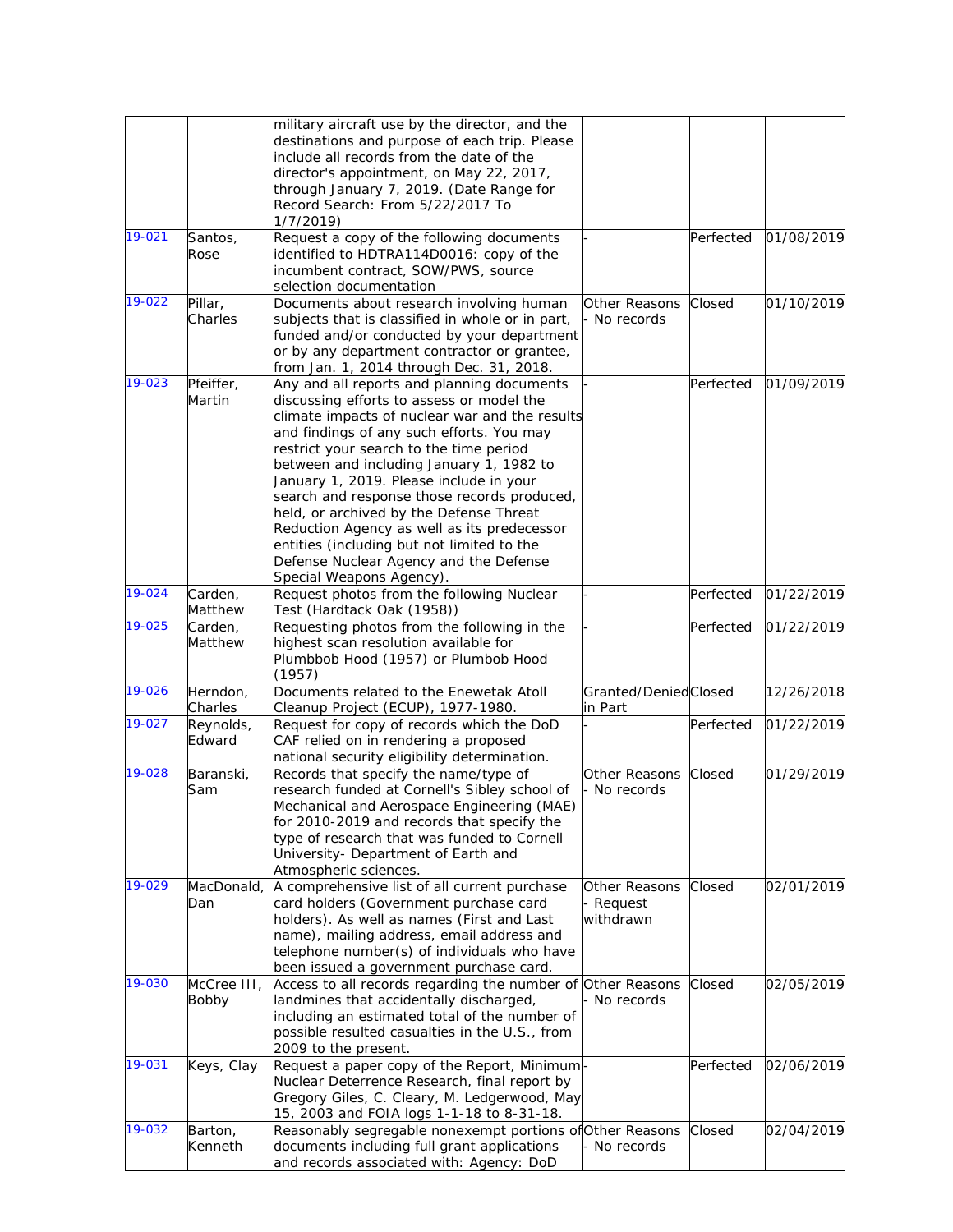|        |                   | Contract: FA8650-14-M-6526 Awards Year:                                                             |                        |           |                     |
|--------|-------------------|-----------------------------------------------------------------------------------------------------|------------------------|-----------|---------------------|
|        |                   | 2014 Agency Tracking Number: H132-005-                                                              |                        |           |                     |
|        |                   | 0215 Title: Rapid Food and Water Pathogen                                                           |                        |           |                     |
|        |                   | Analyzer                                                                                            |                        |           |                     |
| 19-033 | Barton,           | All reasonably segregable nonexempt portions Other Reasons                                          |                        | Closed    | 02/04/2019          |
|        | Kenneth           | of documents including full grant applications                                                      | No records             |           |                     |
|        |                   | and records associated with: Agency: DoD -                                                          |                        |           |                     |
|        |                   | Phase 2 Contract: W911SR-09-C-0034                                                                  |                        |           |                     |
|        |                   | Awards Year: 2009 Agency Tracking Number:                                                           |                        |           |                     |
|        |                   | C081-102-0099 Title: Hand-Held Raman                                                                |                        |           |                     |
|        |                   | Analyzer for Chemical Identification                                                                |                        |           |                     |
| 19-034 | Tainaka,          | Documents related to the Operation                                                                  | Other Reasons          | Closed    | 02/07/2019          |
|        | Masato            | Tomodachi or the US disaster relief operation                                                       | Other                  |           |                     |
|        |                   | after Fukushima Daiichi Nuclear Power Plant                                                         |                        |           |                     |
|        |                   | meltdown in 2011.                                                                                   |                        |           |                     |
| 19-035 | Moreland,         | For all releasable unclassified records                                                             | <b>Other Reasons</b>   | Closed    | 02/14/2019          |
|        | Clifton           | pertaining to sites and dates Mr. Moreland                                                          | Request                |           |                     |
|        |                   | visited as a result of my duties as a                                                               | withdrawn              |           |                     |
|        |                   | Conventional Forces in Europe (CFE)                                                                 |                        |           |                     |
| 19-036 |                   | inspector between 1992 and 2000.                                                                    |                        |           |                     |
|        | Pfeiffer,         | A document, presentation, or record titled<br>'Nuclear Weapons Cookbook: Systems Design- No records | Other Reasons          | Closed    | 02/15/2019          |
|        | Martin            |                                                                                                     |                        |           |                     |
| 19-037 |                   | and Analysis of Improvised Nuclear Devices"<br>List of current and former special government        |                        | Perfected | 02/25/2019          |
|        | Kravitz,<br>Derek | employees, or "SGEs," hired between Jan. 20,                                                        |                        |           |                     |
|        |                   | 2017, and the date this request is ultimately                                                       |                        |           |                     |
|        |                   | fulfilled, along with the employee's name;                                                          |                        |           |                     |
|        |                   | hire date; agency title; office and                                                                 |                        |           |                     |
|        |                   | department; hiring authority; government                                                            |                        |           |                     |
|        |                   | pay scale, step and salary; and separation                                                          |                        |           |                     |
|        |                   | date, if applicable. (Date Range for Record                                                         |                        |           |                     |
|        |                   | Search: From 1/20/2017 To 2/22/2019)                                                                |                        |           |                     |
| 19-038 | Erff, Corey       | Contracts issued from the Joint Improvised-                                                         | Other Reasons          | Closed    | 11/16/2018          |
|        |                   | threat Defeat Organization.                                                                         | Request                |           |                     |
|        |                   |                                                                                                     | withdrawn              |           |                     |
| 19-039 | Panaro,           | Request record on self.                                                                             |                        | Perfected | 02/25/2019          |
|        | Michael           |                                                                                                     |                        |           |                     |
| 19-040 | Kick, Russ        | DTRA FOIA Request logs covering 2018,                                                               | Granted in Full Closed |           | 02/25/2019          |
|        |                   | including a field showing the subject of each                                                       |                        |           |                     |
|        |                   | request and a field for the final disposition.                                                      |                        |           |                     |
| 19-041 | Ferguson,         | Any staff correspondence, power point                                                               | Other Reasons          | Closed    | 05/29/2019          |
|        | Robyn             | presentations, academic and non-academic                                                            | No records             |           |                     |
|        |                   | studies, policies, directives, contract                                                             |                        |           |                     |
|        |                   | documents, reports, internal correspondence                                                         |                        |           |                     |
|        |                   | or working papers originated by your                                                                |                        |           |                     |
|        |                   | organization related to adapting Core                                                               |                        |           |                     |
|        |                   | Competence Theory as a means to optimize                                                            |                        |           |                     |
|        |                   | DOD's strategy, resourcing decisions,                                                               |                        |           |                     |
|        |                   | acquisition decisions, or to optimize                                                               |                        |           |                     |
|        |                   | performance in other ways. Use of the term                                                          |                        |           |                     |
|        |                   | might also appear in discussions related to                                                         |                        |           |                     |
|        |                   | Human Resource Development and would be                                                             |                        |           |                     |
|        |                   | of interest as would contracting activity                                                           |                        |           |                     |
|        |                   | demonstrating the use of consultancies to                                                           |                        |           |                     |
|        |                   | provide expertise on core competency<br>development. The timeframe is 1990 to                       |                        |           |                     |
|        |                   |                                                                                                     |                        |           |                     |
| 19-042 | Cuff,             | present.<br>Requested access to the following document:                                             |                        | Perfected | 02/28/2019          |
|        | Thomas            | [1] S. L. Goldbatt: A summary of unclassified                                                       |                        |           |                     |
|        |                   | literature pertaining to the effects of U.S. and                                                    |                        |           |                     |
|        |                   | USSR high altitude nuclear explosions; DASA                                                         |                        |           |                     |
|        |                   | 1565-1; 6/15/64; Confidential.                                                                      |                        |           |                     |
| 19-043 |                   | Greenewald, 1) FOIA Case Log for calendar year 2018 (if                                             |                        |           | Documents03/04/2019 |
|        | John              | your agency operates off of a fiscal year, that                                                     |                        | Added to  |                     |
|        |                   | is also ok) 2) FOIA Appeals Log for calendar                                                        |                        |           |                     |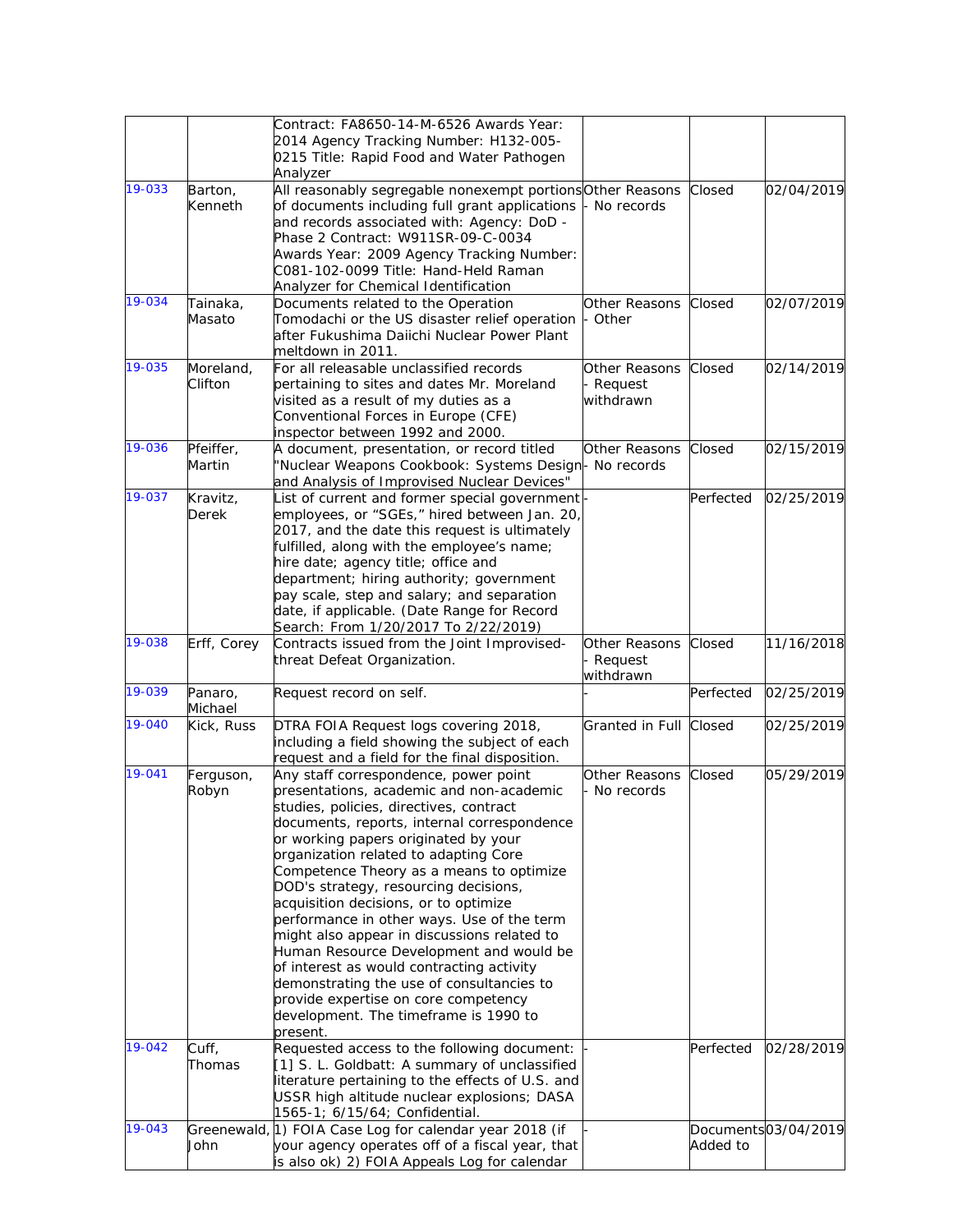|        |                      | year 2018 (if your agency operates off of a                                              |                             | Review    |                     |
|--------|----------------------|------------------------------------------------------------------------------------------|-----------------------------|-----------|---------------------|
|        |                      | fiscal year, that is also ok) 3) Mandatory                                               |                             | Log       |                     |
|        |                      | Declassification Review (MDR) Log for                                                    |                             |           |                     |
|        |                      | calendar year 2018 (if your agency operates<br>off of a fiscal year, that is also ok)    |                             |           |                     |
| 19-044 | Gorsline,<br>Douglas | Clearance information.                                                                   |                             | Perfected | 03/04/2019          |
| 19-045 | Simone,<br>William   | Requested photos related to F-90 (6688)<br>aircraft.                                     | Other Reasons<br>No records | Closed    | 03/08/2019          |
| 19-046 | Vrona III,           | Requesting total cost and breakdown of                                                   |                             | Perfected | 03/12/2019          |
|        | Edward               | expenses for the Jordan Border Security                                                  |                             |           |                     |
|        |                      | Program for FY 2014, 2015, 2016, 2017,                                                   |                             |           |                     |
|        |                      | 2018, and 2019. As well as, all contracts                                                |                             |           |                     |
|        |                      | awarded in relation to the Jordan Border                                                 |                             |           |                     |
|        |                      | Security Program and/or for the purpose of:                                              |                             |           |                     |
|        |                      | planning, designing, or constructing a barrier                                           |                             |           |                     |
|        |                      | on the Jordan- Syria Border; planning,                                                   |                             |           |                     |
|        |                      | designing, or constructing a barrier on the                                              |                             |           |                     |
|        |                      | Jordan- Iraq Border.                                                                     |                             |           |                     |
| 19-047 | Koblentz,            | Requesting the following documents: -                                                    |                             | Perfected | 03/26/2019          |
|        | Gregory              | Department of Defense, CBDP Non-Traditional                                              |                             |           |                     |
|        |                      | Agent Deference Research, Development, .-<br>Test and Evaluation Strategy, Fiscal Year   |                             |           |                     |
|        |                      | 2015 to 2021, date unknown. - Department                                                 |                             |           |                     |
|        |                      | of Defense, NT A Security Classification                                                 |                             |           |                     |
|        |                      | Guidance (SCG), date unknown. -                                                          |                             |           |                     |
|        |                      | Department of the Army, Classification of                                                |                             |           |                     |
|        |                      | Former Chemical Warfare, Chemical and                                                    |                             |           |                     |
|        |                      | Biological Defense, and Nuclear, Biological,                                             |                             |           |                     |
|        |                      | and Chemical Contamination Survivability                                                 |                             |           |                     |
|        |                      | Information (Washington, DC: Department of                                               |                             |           |                     |
|        |                      | the Army, 2009 as well as any later versions                                             |                             |           |                     |
|        |                      | of this document. - Reports produced by the                                              |                             |           |                     |
|        |                      | Operational Interim Standards Working                                                    |                             |           |                     |
|        |                      | Group, which includes subject matter experts                                             |                             |           |                     |
|        |                      | representing Defense Threat Reduction                                                    |                             |           |                     |
|        |                      | Agency (DTRA), Edgewood Chemical<br>Biological Center (ECBC), U.S. Army Medical          |                             |           |                     |
|        |                      | Research Institute of Chemical Defense                                                   |                             |           |                     |
|        |                      | (USAMRICD), and the U.S. Army Public                                                     |                             |           |                     |
|        |                      | Health Command among others. - Reports                                                   |                             |           |                     |
|        |                      | produced by the Chemical and Biological                                                  |                             |           |                     |
|        |                      | Agents Action Group (CBAAG), which is                                                    |                             |           |                     |
|        |                      | composed of senior representatives from the                                              |                             |           |                     |
|        |                      | intelligence, requirements, materiel                                                     |                             |           |                     |
|        |                      | development, and medical research and                                                    |                             |           |                     |
|        |                      | development communities, about Fourth                                                    |                             |           |                     |
|        |                      | Generation Agents (FGAs) also known as                                                   |                             |           |                     |
| 19-048 |                      | Non-Traditional Agents (NTAs).<br>Referral from EPA for direct response to the           |                             | Perfected | 03/26/2019          |
|        | Garrison,<br>Jessica | Requester. Request for information regarding                                             |                             |           |                     |
|        |                      | Hurricane Harvey and the Arkema Chemical                                                 |                             |           |                     |
|        |                      | Plant (TXD043760512), located at 18000                                                   |                             |           |                     |
|        |                      | Crosby Eastgate Road, Crosby, Tx from                                                    |                             |           |                     |
|        |                      | August 24-31, 2017.                                                                      |                             |           |                     |
| 19-049 | Martins,             | Documents related to the series of explosions                                            |                             |           | Documents03/26/2019 |
|        | Nicole               | at the Arkema, Inc., chemical facility located                                           |                             | Added to  |                     |
|        |                      | in Crosby, Texas, from August 31 to                                                      |                             | Review    |                     |
|        |                      | September 3, 2017, including any interviews                                              |                             | Log       |                     |
|        |                      | with Arkema employees, personnel, or                                                     |                             |           |                     |
|        |                      | corporate leadership; any documents or                                                   |                             |           |                     |
|        |                      | reports submitted to the EPA by Arkema; any                                              |                             |           |                     |
|        |                      | report from the EPA regarding the explosions                                             |                             |           |                     |
|        |                      | and aftermath; any testing data and lab<br>results related to the explosions; and copies |                             |           |                     |
|        |                      |                                                                                          |                             |           |                     |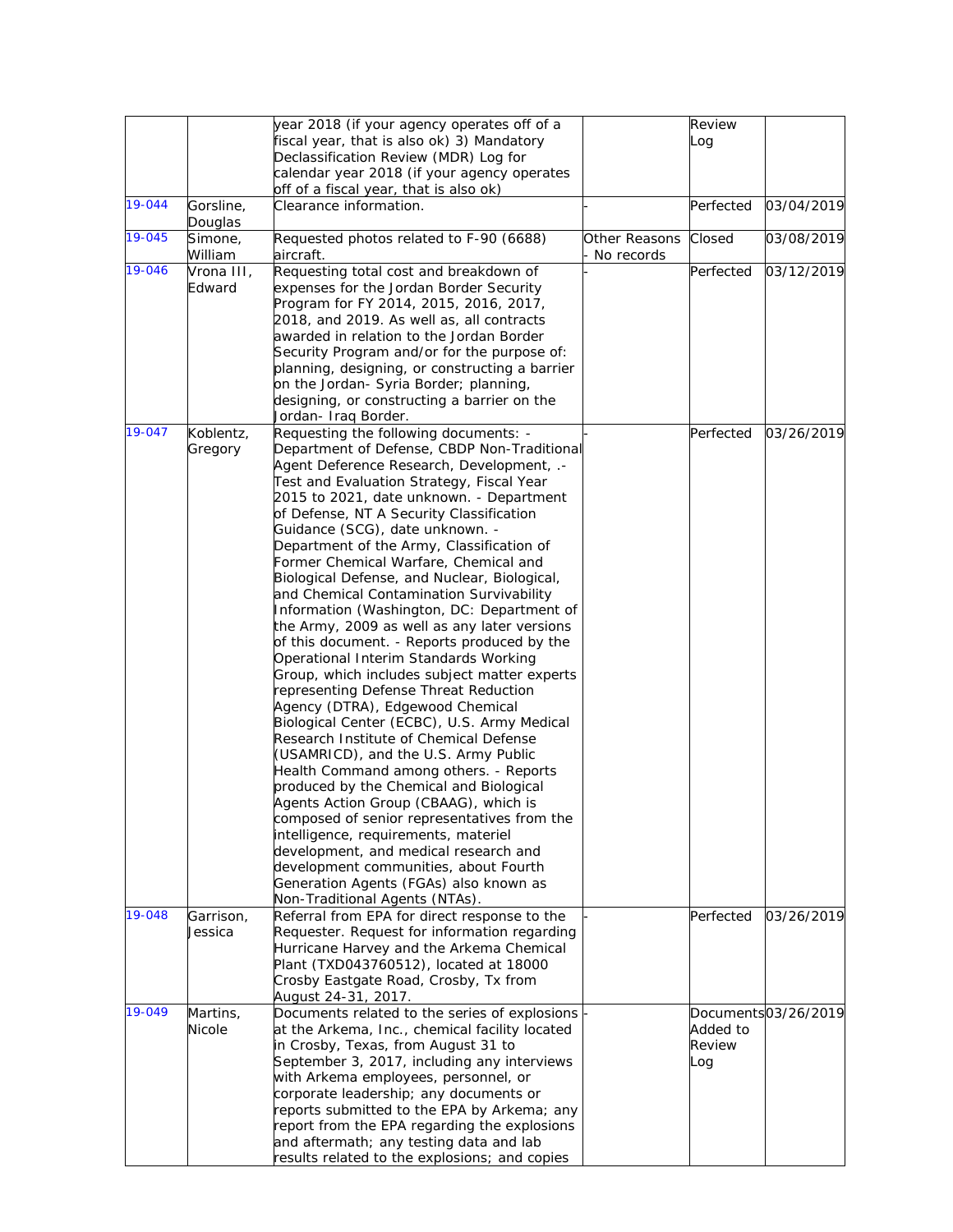|        |                      | of any communication between Arkema, Inc.,<br>and the EPA. I would like all publicly available<br>information, excluding CBI. We would also<br>like a denial log, and index of withheld<br>information in lieu of CBI substantiation.<br>(Date Range for Record Search: From<br>8/31/2017 To 9/3/2017)                                                                                                                                                                                                                                                                                                                                                                                                                                                                                                                                                                                          |                                                           |           |            |
|--------|----------------------|-------------------------------------------------------------------------------------------------------------------------------------------------------------------------------------------------------------------------------------------------------------------------------------------------------------------------------------------------------------------------------------------------------------------------------------------------------------------------------------------------------------------------------------------------------------------------------------------------------------------------------------------------------------------------------------------------------------------------------------------------------------------------------------------------------------------------------------------------------------------------------------------------|-----------------------------------------------------------|-----------|------------|
| 19-050 | Tenured,<br>Teresa   | Any and all emails sent or received by Eric<br>Eisenstadt during the period of 2010-2017<br>which contain the word electrode.                                                                                                                                                                                                                                                                                                                                                                                                                                                                                                                                                                                                                                                                                                                                                                   | Other Reasons<br>Request<br>withdrawn                     | Closed    | 03/27/2019 |
| 19-051 | Morozov,<br>Sergey   | Requesting the following documents: -<br>Technical reports, mission reports, on-site<br>analysis, maps, sketches, drawings, photos<br>and videos from the participants in<br>expeditions to Vozrozhdeniyeisland in the Aral<br>sea, taken by DTRA and its predecessors<br>between 1995 and 2001 to ensure the<br>destruction of Soviet biological weapons<br>material (mainly, anthrax). - Analysis of<br>anthrax samples taken on the Vozrozhdenie<br>island, reports on the destruction of biological<br>material discovered on the site.                                                                                                                                                                                                                                                                                                                                                     |                                                           | Perfected | 03/29/2019 |
| 19-052 | Perry,<br>Suzanne    | Requesting information on any and all<br>documents pertaining to the Arkema plant<br>located at 18000 Crosby Eastgate Road,<br>Crosby, Texas 77532. From January 1, 2000<br>to the present.                                                                                                                                                                                                                                                                                                                                                                                                                                                                                                                                                                                                                                                                                                     | Granted/DeniedClosed<br>in Part                           |           | 04/01/2019 |
| 19-053 | Boensch,<br>Nickolas | As a government adviser Colin S. Gray wrote<br>a commentary on Byzantine strategy for the<br>Defense Nuclear Agency. The commentary<br>dealt with the general theme of strategic<br>defense as exemplified by the strategic effect<br>of the walls of Constantinople.                                                                                                                                                                                                                                                                                                                                                                                                                                                                                                                                                                                                                           | Other Reasons<br>- Records not<br>reasonably<br>described | Closed    | 08/29/2019 |
| 19-054 | Jacobs,<br>Wendy     | Requesting records for the Arkema facility in<br>Crosby, TX, and records regarding the<br>following: - Inspections at the Arkema facility<br>in Crosby, TX conducted pursuant to the<br>facility's Risk Management Plan between<br>January 2010 and the present. - All sampling<br>data, flyover records, and inspections at or<br>from the Arkema facility in Crosby, TX, and<br>any results and analysis of such monitoring<br>and inspections between January 2010 and<br>the present. - Any correspondence between<br>the EPA and any employee, owner,<br>representative of, of lobbyist representing<br>the Arkema facility in Crosby TX between<br>January 2015 and the present. - Any<br>correspondence within the EPA or between<br>the EPA and other federal or state<br>government officials concerning the Arkema<br>facility in Crosby, TX between January 2010<br>and the present. |                                                           | Perfected | 04/09/2019 |
| 19-055 | Keys, Clay           | Requesting two documents: - DNA Report:<br>"Palomares Summary Report" and "Shots<br>Encore To Climax: The Final Four Tests of the<br>UPSHOT-KNOTHOLE Series, 8 May-4 June<br>1953" - FOIA Logs specific to DNA 1-1-18 to<br>$7 - 31 - 18$                                                                                                                                                                                                                                                                                                                                                                                                                                                                                                                                                                                                                                                       |                                                           | Perfected | 04/09/2019 |
| 19-056 | Keys, Clay           | Requesting any written report on "Operation<br>Dominic I, 1962" A U.S. Atmosphere Nuclear<br><b>Weapons Tests</b>                                                                                                                                                                                                                                                                                                                                                                                                                                                                                                                                                                                                                                                                                                                                                                               |                                                           | Perfected | 04/09/2019 |
| 19-057 | Tengesdal,<br>Kjell  | Records on an individual.                                                                                                                                                                                                                                                                                                                                                                                                                                                                                                                                                                                                                                                                                                                                                                                                                                                                       | Other Reasons<br>- Request<br>withdrawn                   | Closed    | 04/09/2019 |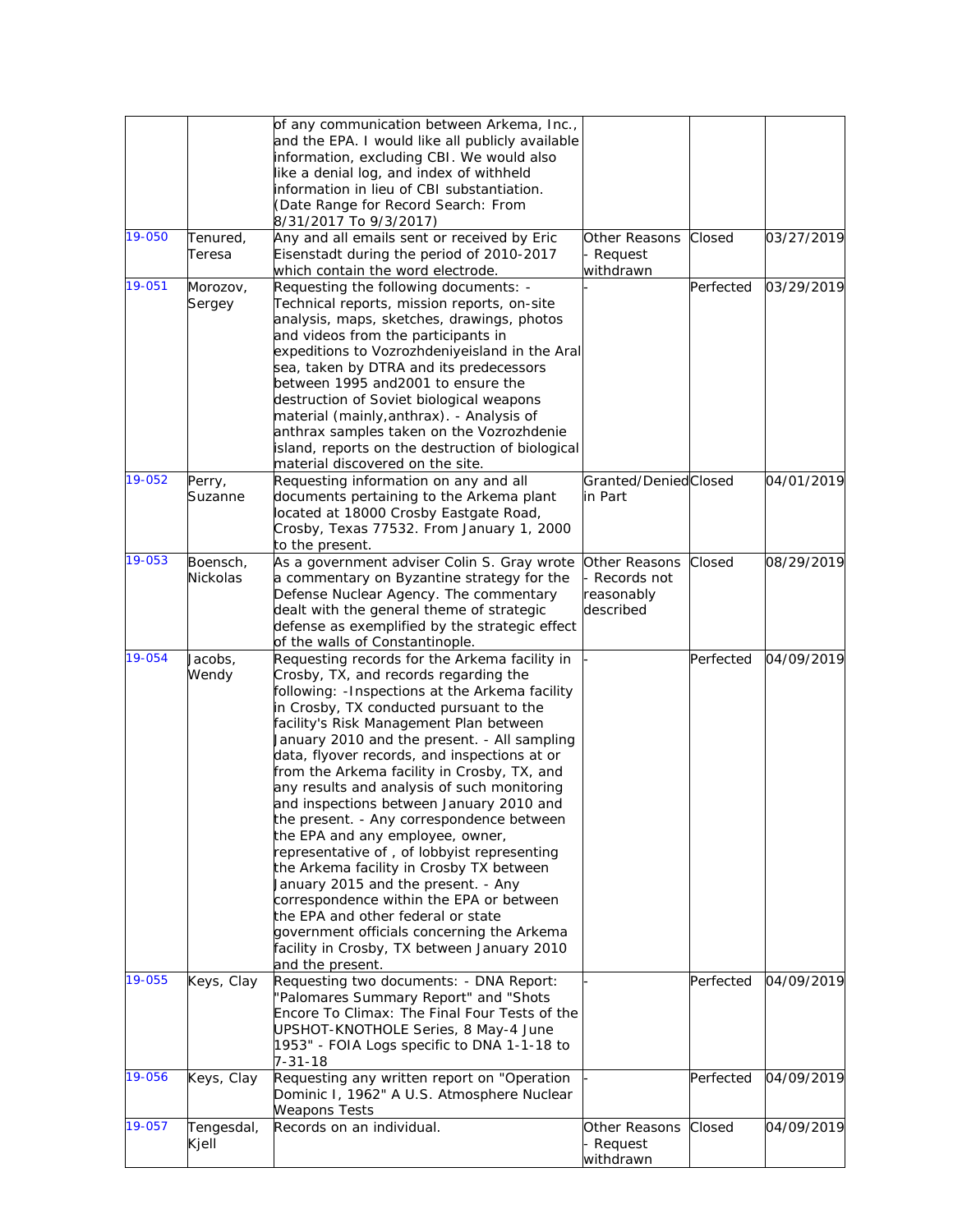| 19-058 |                        | Turse, Nick Most recent populated Budget Intelligence<br>and Related Data (BIRD) spreadsheets.                                                                                                                                                                                                                                                                                                                                                                                                                                                                                                            | Denied in Full                                          | Closed                    | 04/03/2019          |
|--------|------------------------|-----------------------------------------------------------------------------------------------------------------------------------------------------------------------------------------------------------------------------------------------------------------------------------------------------------------------------------------------------------------------------------------------------------------------------------------------------------------------------------------------------------------------------------------------------------------------------------------------------------|---------------------------------------------------------|---------------------------|---------------------|
| 19-059 | Emmons,<br>Eduardo     | Requesting information on how requester<br>staffed/ranked among those who interviewed<br>and the selectee from the DLA ranking and<br>DTRA supervisor rating on the previous job<br>announcements, DTRA-19-10430776-MP;<br>DTRA-19-10352949-MP; DTRA-18-<br>10201455-MP; DTRA-18-EH-10194601                                                                                                                                                                                                                                                                                                              | Other Reasons<br>Records not<br>reasonably<br>described | Closed                    | 08/29/2019          |
| 19-060 | Martin,<br>Diane       | FOIA referred by Security and Exchange<br>Services. Requested a copy of Exhibit 10.84<br>to the form 10-Q filed by AVI BIOPHARMA<br>INC on 08/09/2010.                                                                                                                                                                                                                                                                                                                                                                                                                                                    |                                                         | Added to<br>Review<br>Log | Documents05/08/2019 |
| 19-061 | Pfeiffer,<br>Martin    | Requesting the standard operating<br>procedures and guidelines for the DTRA FOIA<br>officers in handling and responding to FOIA<br>requests as well as a copy of the DTRA FOIA<br>appeal procedures not detailed in the FOIA<br>online handbook.                                                                                                                                                                                                                                                                                                                                                          | Granted in Full                                         | Closed                    | 05/13/2019          |
| 19-062 | Dowling,<br>Stephen    | Requests Investigative Report.                                                                                                                                                                                                                                                                                                                                                                                                                                                                                                                                                                            | Granted/DeniedClosed<br>in Part                         |                           | 05/09/2019          |
| 19-063 | Pfeiffer,<br>Martin    | Requesting all emails, reports, memos, notes,<br>processing documents, and other records<br>discussing, related to, created in the process<br>of, or associated with FOIA request 18-079<br>filed by yourself in September 2018. As well<br>as, emails or other communications between<br>analysts about filling this request and<br>responding to my emails; communications<br>between subject matter experts and FOIA<br>analysts; any discussions evaluating materials<br>as eligible (or not) for release under that<br>request; and etc. From the time period<br>September 1, 2018 and May 20, 2019. |                                                         | Perfected                 | 05/17/2019          |
| 19-064 |                        | Best, Emma Requesting any and all documents in the<br>Defense Threat Reduction Agency's<br>possession that pertain to the WikiLeaks<br>website or organization from January 2006 to<br>the present date, including but not limited to<br>any identified in response to request # DTRA<br>$14 - 02$ .                                                                                                                                                                                                                                                                                                      | Other Reasons<br>No records                             | Closed                    | 06/17/2019          |
| 19-065 | Ebersole,<br>Katherine | Request information on an individual.                                                                                                                                                                                                                                                                                                                                                                                                                                                                                                                                                                     | Other Reasons<br>- Duplicate<br>Request                 | Closed                    | 06/07/2019          |
| 19-066 | Fratea,<br>Maryna      | Request information on an individual.                                                                                                                                                                                                                                                                                                                                                                                                                                                                                                                                                                     |                                                         | Perfected                 | 06/13/2019          |
| 19-067 | Hill-Murray,<br>Alice  | Requesting documents relating to HQ0682-<br>14-F-0001 task order, under GS10F0226K,<br>awarded to CACI Federal Inc. for Joint<br>Improvised Explosive Device Defeat<br>Organization J3 Strategic Support Services.                                                                                                                                                                                                                                                                                                                                                                                        | Other Reasons<br>- Request<br>withdrawn                 | Closed                    | 07/03/2019          |
| 19-068 | Krambs,<br>Timothy     | Requesting all supporting documents to the<br>following case numbers: DTRA IG<br>Investigation Case #16-004 DOD IG Case<br>#20161103-040710-Case-01                                                                                                                                                                                                                                                                                                                                                                                                                                                       |                                                         | Added to<br>Review<br>Log | Documents07/03/2019 |
| 19-069 | Cuff,<br>Thomas        | Requesting access to D.F. Higgins, P.J. Madle;<br>A Review of the T-21 EMP Tests Carried Out<br>on the MX Missile, Technical Report: DNA-TR-<br>84-233; JAYCOR; Contact No. DNA 001-82-C-<br>0059; Accession No. AD889907; October<br>1971; 254 pp; UNCLASSIFIED/LIMITED.                                                                                                                                                                                                                                                                                                                                 |                                                         | Added to<br>Review<br>Log | Documents07/10/2019 |
| 19-070 | Cuff,<br>Thomas        | Requesting access to the following 4<br>documents: 1.) David J. Rosen, Alexander F.<br>Kraus, Seymour L. Goldbatt; Bibliography of<br>Open and Unclassified Literature Pertaining to                                                                                                                                                                                                                                                                                                                                                                                                                      |                                                         | Added to<br>Review<br>Log | Documents07/10/2019 |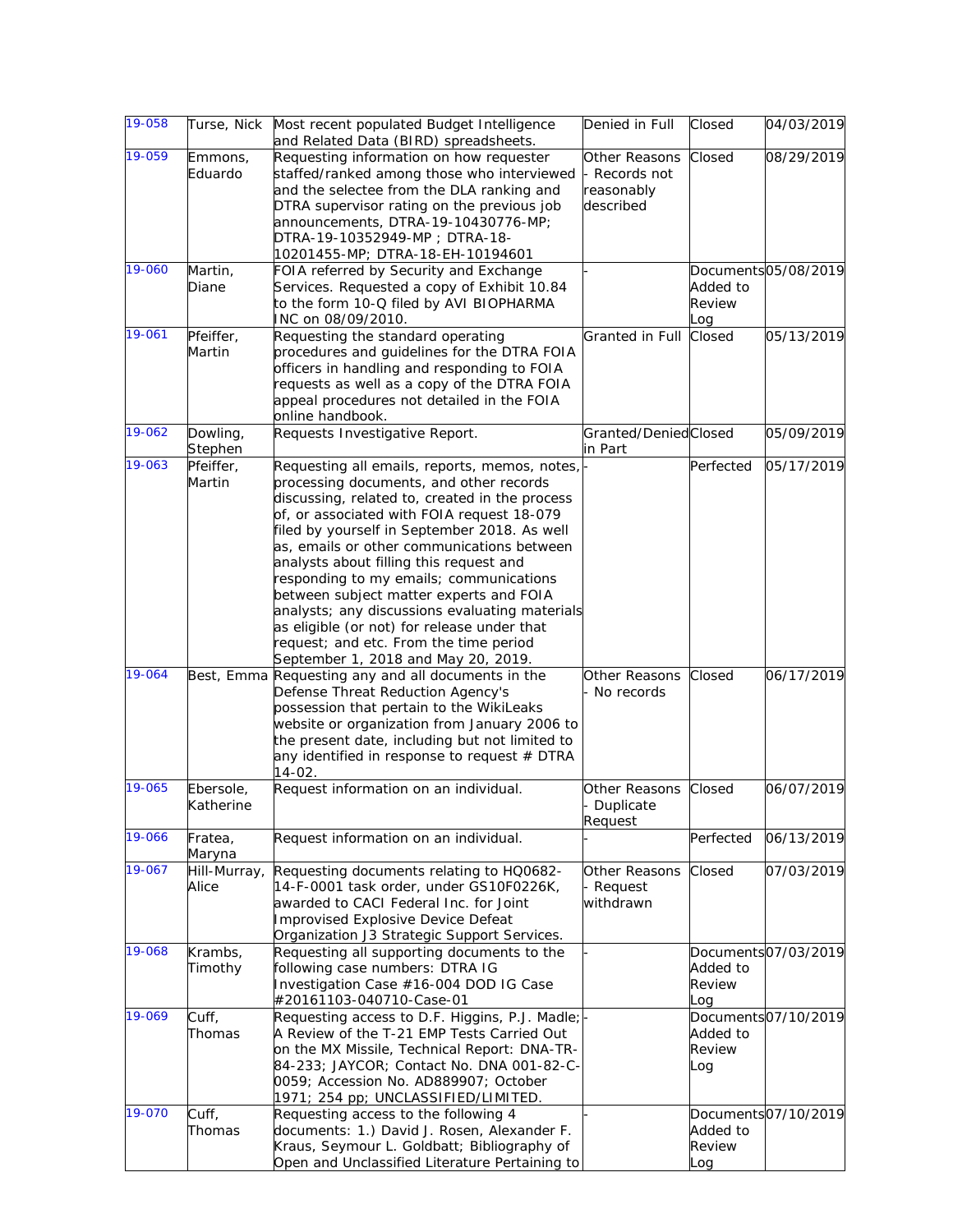|        |                 | the Effects of High Altitude Nuclear                                         |               |           |            |
|--------|-----------------|------------------------------------------------------------------------------|---------------|-----------|------------|
|        |                 | Explosions: Parts I & II, Report No.: NRA-                                   |               |           |            |
|        |                 | 852-66-1; Contract No.: DA-49-146-XZ-407;                                    |               |           |            |
|        |                 | Project No.: Unknown; DTIC #AD806506L;                                       |               |           |            |
|        |                 | May 1966; 402 pp.; UNCLASSIFIED. 2.)                                         |               |           |            |
|        |                 | David J. Rosen, Alexander F. Kraus;                                          |               |           |            |
|        |                 |                                                                              |               |           |            |
|        |                 | Bibliography of Open and Unclassified                                        |               |           |            |
|        |                 | Literature Pertaining to the Effects of High                                 |               |           |            |
|        |                 | Altitude Nuclear Explosions: Part III, Report                                |               |           |            |
|        |                 | No. NRA-868-68-1; Contract No.: DA-49-146-                                   |               |           |            |
|        |                 | XZ-407; Project No.: Unknown; DTIC                                           |               |           |            |
|        |                 | #AD839010L; May 1968; 409 pp.;                                               |               |           |            |
|        |                 | UNCLASSIFIED 3.) David J. Rosen, Alexander                                   |               |           |            |
|        |                 | F. Kraus; Bibliography of Open and                                           |               |           |            |
|        |                 | Unclassified Literature Pertaining to the                                    |               |           |            |
|        |                 | Effects of High Altitude Nuclear Explosions:                                 |               |           |            |
|        |                 | Part IV, Report No. NRA-868-69-1; Contract                                   |               |           |            |
|        |                 | No.: DA-49-146-XZ-407; Project No.:                                          |               |           |            |
|        |                 | Unknown; DTIC #AD860045L; March 1969;                                        |               |           |            |
|        |                 | 246 pp.; UNCLASSIFIED 4.) Anonymous;                                         |               |           |            |
|        |                 | High Altitude Tests Measurement; Contract                                    |               |           |            |
|        |                 | No.: DA-49-146-XZ-282; Project No.:                                          |               |           |            |
|        |                 | Unknown; DTIC #AD827915L; September                                          |               |           |            |
|        |                 | 1967; 108 pp.; UNCLASSIFIED                                                  |               |           |            |
| 19-071 |                 | Battle, JoyceAll documents including but not limited to                      |               | Perfected | 07/19/2019 |
|        |                 | directives, letters, memos, mission                                          |               |           |            |
|        |                 | statements, and orders from 01 August 2002                                   |               |           |            |
|        |                 | to 01 January 2004 from the Department of                                    |               |           |            |
|        |                 | Defense to the Department of Energy                                          |               |           |            |
|        |                 | regarding a new mission identified as "WMD                                   |               |           |            |
|        |                 | elimination, " including records discussing the                              |               |           |            |
|        |                 |                                                                              |               |           |            |
|        |                 | role, responsibilities, and objectives assigned<br>to the Energy Department. |               |           |            |
| 19-072 | Gallagher,      | Requesting any information held by the                                       | Other Reasons | Closed    | 07/26/2019 |
|        |                 | Federal Government about themselves.                                         | No records    |           |            |
|        | Ryan<br>'Sasha" |                                                                              |               |           |            |
| 19-073 |                 |                                                                              |               | Perfected | 08/02/2019 |
|        | ee, Dustin_     | Requesting records from the Joint Improvised                                 |               |           |            |
|        |                 | Threat Defeat Organization ("JIDO") related                                  |               |           |            |
|        |                 | to improvised explosive devices ("IEDs"),                                    |               |           |            |
|        |                 | explosively formed penetrators ("EFPs"), and                                 |               |           |            |
|        |                 | other types of explosive ordnance and                                        |               |           |            |
|        |                 | munitions from June 1, 2004 - December 31,                                   |               |           |            |
|        |                 | 2011. See FOIA request for more information                                  |               |           |            |
| 19-074 | Heath,          | Requesting unclassified and declassified                                     | Other Reasons | Closed    | 08/02/2019 |
|        | Johnathan       | reports and analysis of the Russian                                          | No records    |           |            |
|        |                 | compatriot policy or cootechestvenniki policy,                               |               |           |            |
|        |                 | specifically but not limited to any reports or                               |               |           |            |
|        |                 | products that analyze the policy as a whole.                                 |               |           |            |
|        |                 | Reports, publications or products that pertain                               |               |           |            |
|        |                 | to the policy pertaining to 2014 invasion of                                 |               |           |            |
|        |                 | Ukraine by Russian Federation. Reports,                                      |               |           |            |
|        |                 | publications or products that pertain to the                                 |               |           |            |
|        |                 | Russian Federation's military invasion of                                    |               |           |            |
|        |                 | South Ossetia Any analysis, reports,                                         |               |           |            |
|        |                 | publications or products regarding the                                       |               |           |            |
|        |                 | Russian compatriot policy or                                                 |               |           |            |
|        |                 | cootechestvenniki policy as it pertains to                                   |               |           |            |
|        |                 | activities of the Russian Federation in the                                  |               |           |            |
|        |                 | United States.                                                               |               |           |            |
| 19-075 | Hill-Murray,    | Requesting the following HDTRA1-16-C-0012,                                   |               | Perfected | 08/13/2019 |
|        | Alice           | Cooperative Threat Reduction (CTR) Program                                   |               |           |            |
|        |                 | Support awarded January 27, 2016. This is                                    |               |           |            |
|        |                 | including the Statement of Work and all                                      |               |           |            |
|        |                 | Contract Modifications.                                                      |               |           |            |
|        |                 |                                                                              |               |           |            |